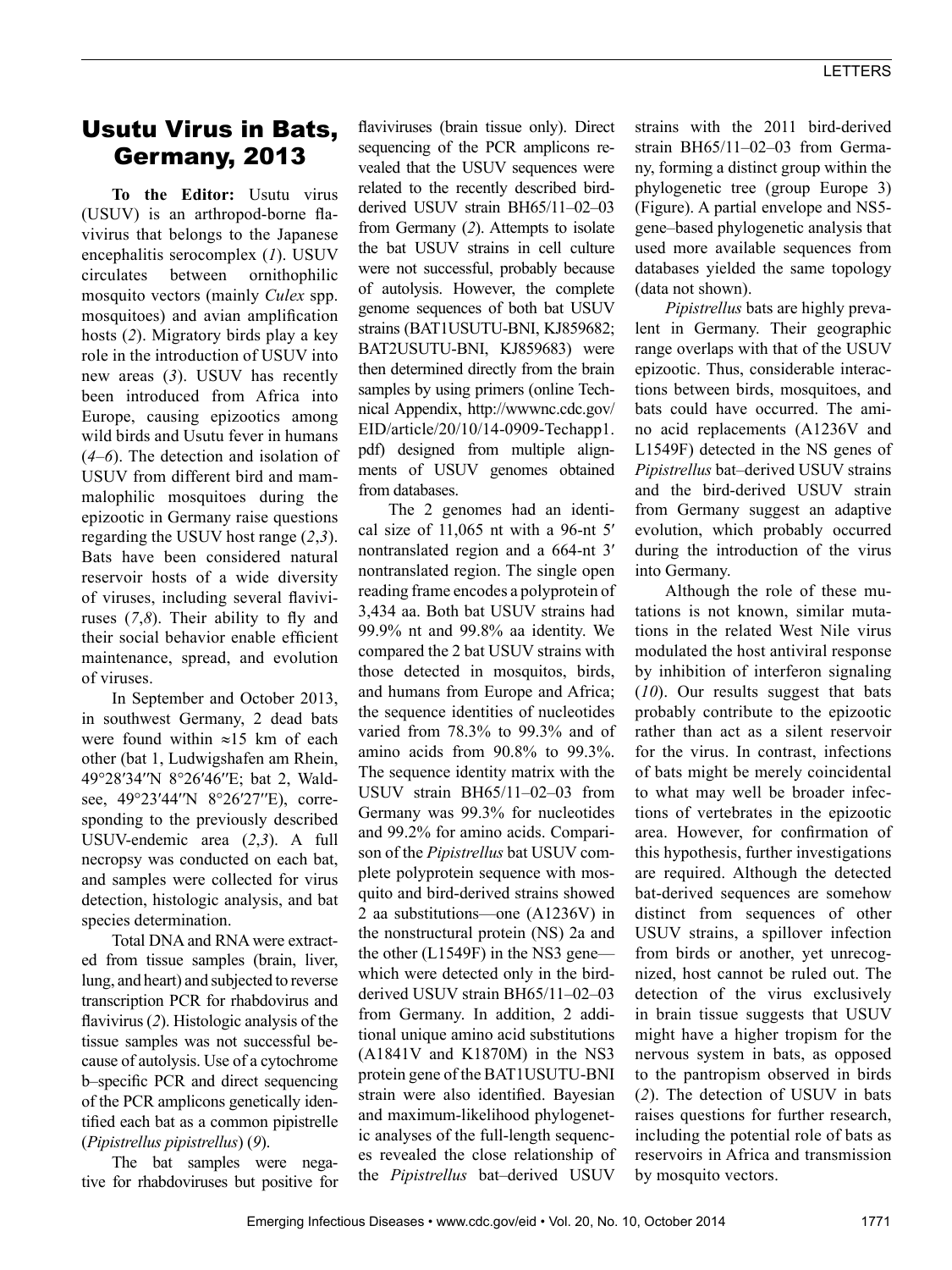

Figure. Maximum-likelihood phylogenetic tree of *Pipistrellus* bat Usutu viruses (USUV) based on full-length nucleotide sequences and showing the phylogenetic placement of the bat-derived USUV compared with human-, mosquito-, and bird-derived strains. The phylogenetic analyses were performed by using PhyML 3.0 (http://www.atgc-montpellier.fr/phyml/versions.php) with 1,000 pseudoreplicates and parallel Bayesian Markov chain Monte Carlo tree-sampling methods based on 2 runs consisting of 4 chains of 1,000,000 with a burn-in of 25% using MrBayes 3.1.2 (http://mrbayes.sourceforge.net/). The Akaike information criterion was chosen as the model selection framework and the general time-reversible model of sequence evolution with gamma-distributed rate variation among sites as the best model. Numbers at the nodes indicate maximum-likelihood bootstrap replicates  $(270%)$  and parallel the posterior probability values (clade credibilities >90%). Boldface indicates USUV strains from *Pipistrellus* bats in Germany in 2013 (this study). Strain names, GenBank accession numbers, and countries of origin for sequences used to construct the tree are indicated on the branches. Scale bar indicates mean number of nucleotide substitutions per site.

#### **Acknowledgments**

We thank Claudia Poggensee, Alexandra Bialonski, Birgit Hüsing, Corinna Thomè, Sabine Köhler, and Mathis Petersen for excellent technical assistance.

We dedicate this letter to the late Ursula Herrmann (1927–2014), who made this study possible.

#### **Daniel Cadar, Norbert Becker, Renata de Mendonca Campos, Jessica Börstler, Hanna Jöst, and Jonas Schmidt-Chanasit**

Author affiliations: Bernhard Nocht Institute for Tropical Medicine, Hamburg, Germany (D. Cadar, J. Börstler, H. Jöst, J. Schmidt-Chanasit); German Mosquito Control Association, Speyer, Germany (N. Becker); Federal University of Rio de Janeiro, Rio de Janeiro, Brazil (R. de Mendonca Campos); and German Centre for Infection Research, Hamburg (H. Jöst, J. Schmidt-Chanasit)

DOI: http://dx.doi.org/10.3201/eid2010.140909

#### **References**

- 1. Kuno G, Chang GJ, Tsuchiya KR, Karabatsos N, Cropp CB. Phylogeny of the genus *Flavivirus*. J Virol. 1998;72:73–83.
- 2. Becker N, Jöst H, Ziegler U, Eiden M, Höper D, Emmerich P, et al. Epizootic emergence of Usutu virus in wild and captive birds in Germany. PLoS ONE. 2012;7:e32604. http://dx.doi.org/10.1371/ journal.pone.0032604
- 3. Jöst H, Bialonski A, Maus D, Sambri V, Eiden M, Groschup MH, et al. Isolation of Usutu virus in Germany. Am J Trop Med Hyg. 2011;85:551–3. http://dx.doi. org/10.4269/ajtmh.2011.11-0248
- 4. Weissenböck H, Bakonyi T, Rossi G, Mani P, Nowotny N. Usutu virus, Italy, 1996. Emerg Infect Dis. 2013;19:274–7. http://dx.doi.org/10.3201/ eid1902.121191
- 5. Vilibic-Cavlek T, Kaic B, Barbic L, Pem-Novosel I, Slavic-Vrzic V, Lesnikar V, et al. First evidence of simultaneous occurrence of West Nile virus and Usutu virus neuroinvasive disease in humans in Croatia during the 2013 outbreak. Infection. 2014 May 5 [Epub ahead of print]. http://dx.doi.org/10.1007/s15010- 014-0625-1
- 6. Allering L, Jöst H, Emmerich P, Günther S, Lattwein E, Schmidt M, et al. Detection of Usutu virus infection in a healthy blood donor from south-west Germany, 2012. Euro Surveill. 2012;17:20341.
- Calisher CH, Childs JE, Field HE, Holmes KV, Schountz T. Bats: important reservoir hosts of emerging viruses. Clin Microbiol Rev. 2006;19:531–45. http://dx.doi.org/10.1128/CMR.00017-06
- 8. Liu S, Li X, Chen Z, Chen Y, Zhang Q, Liao Y, et al. Comparison of genomic and amino acid sequences of eight Japanese encephalitis virus isolates from bats. Arch Virol. 2013;158:2543–52. http://dx.doi. org/10.1007/s00705-013-1777-5
- 9. Burkett-Cadena ND, Graham SP, Hassan HK, Guyer C, Eubanks MD, Katholi CR, et al. Blood feeding patterns of potential arbovirus vectors of the genus *Culex* targeting ectothermic hosts. Am J Trop Med Hyg. 2008;79:809–15.
- 10. Liu WJ, Wang XJ, Mokhonov VV, Shi PY, Randall R, Khromykh AA. Inhibition of interferon signaling by the New York 99 strain and Kunjin subtype of West Nile virus involves blockage of STAT1 and STAT2 activation by nonstructural proteins. J Virol. 2005;79:1934–42. http://dx.doi.org/10.1128/JVI.79.3.1934- 1942.2005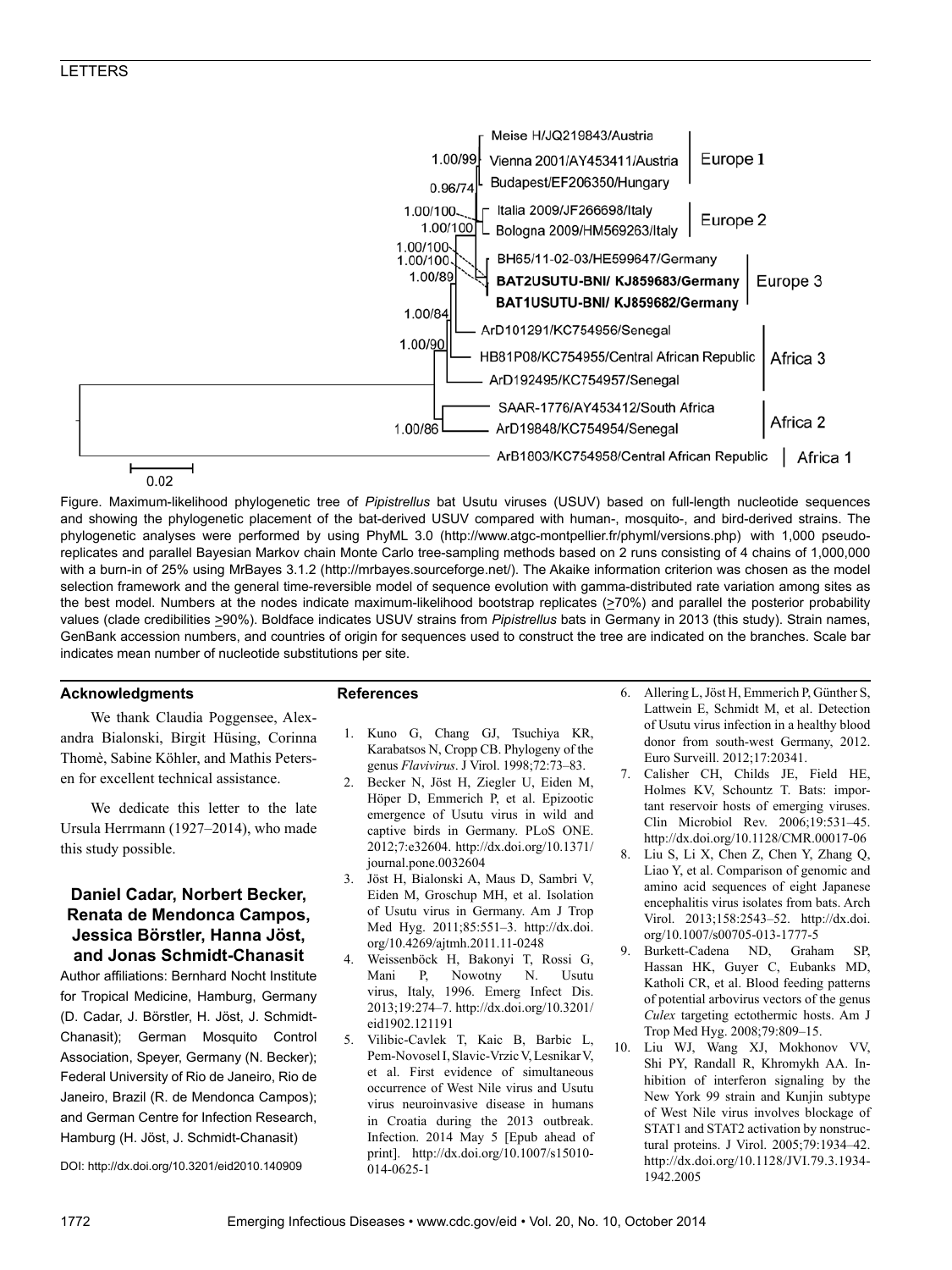Address for correspondence: Jonas Schmidt-Chanasit, Bernhard Nocht Institute for Tropical Medicine, WHO Collaborating Centre for Arbovirus and Haemorrhagic Fever Reference and Research, Bernhard-Nocht-Strasse 74, 20359 Hamburg, Germany; email: jonassi@gmx.de

## Chikungunya Virus Imported into French Polynesia, 2014

**To the Editor**: Chikungunya virus (CHIKV) is an emerging arthropodborne alphavirus of the family *Togaviridae* (*1*). The most common clinical manifestations of infection with CHIKV are abrupt onset of fever, headache, back pain, myalgia, and arthralgia affecting mainly the extremities; in  $\approx 50\%$  of patients, a rash develops, and relapsing and incapacitating arthralgia is common (*1*). Three CHIKV lineages have been characterized: West African, Asian, and East/Central/South African (*1*,*2*). The strain currently circulating in the Caribbean belongs to the Asian lineage (*2*).

In the Pacific region in 2011, a CHIKV outbreak was reported in New Caledonia (*3*). Additional outbreaks have been reported in Papua New Guinea in June 2012 (*4*), Yap State in August 2013 (*5*), and in the Kingdom of Tonga in April 2014 (*6*). In the Caribbean region, cases of CHIKV infection were reported in the French part of Saint Martin Island in December 2013, after which CHIKV rapidly spread to other Caribbean islands, including Guadeloupe (*2*), where by the end of May 2014 it had caused an estimated 23,100 infections.

On May 25, 2014, a healthy 60-year-old woman returned to French Polynesia after a 6-month stay with her husband's family in Guadeloupe, where she had been in contact with family members who reportedly had chikungunya. On the first night after arriving back home in French Polynesia, she noted headache, transient high fever, and mild arthralgia of the knees. The next day, she sought care from her general practitioner for weakness, headache, and severe polyarthralgia (wrists, fingers, knees, toes). Physical examination revealed only swollen fingers and toes; the patient was not febrile. Blood samples were collected, and the patient was administered acetaminophen and corticosteroids. Her headache persisted until day 3, and arthralgia persisted until day 4.

Laboratory tests revealed lymphopenia (589  $\times$  10<sup>6</sup> cells/L) and slightly elevated C-reactive protein (14.2 mg/L) and liver enzyme levels (aspartate aminotransferase 44 IU/L, gamma-glutamyl transferase 58 IU/L). CHIKV infection was confirmed by a specific real-time reverse transcription PCR (rRT-PCR) with previously reported primers and probe (*7*) and by partial sequencing of the E1 gene (GenBank accession no. KJ939333). Phylogenetic analysis (Figure) showed that the virus strain isolated from the patient was most closely related to strains isolated in the British Virgin Islands in 2014 (VG14/99659, accession no. KJ451624), Yap State, Federated States of Micronesia, in 2013 (FM13/3807, accession no. KJ451622), and Zhejiang Province, China, in 2012 (CN12/chiksy, accession no. KF318729), with 100%, 99.89%, and 99.78% homology, respectively, thereby confirming its inclusion in the Asian lineage. A blood sample from the patient was inoculated into Vero and *Aedes albopictus* C6/36 cells. Cells were incubated for 6 days, after which time both supernatants were removed and tested. RT-PCR, as described above, gave positive results for CHIKV.

After CHIKV infection was confirmed, the case was immediately reported to health authorities in French Polynesia. Vector control measures were immediately implemented and included individual protection against mosquito bites (mosquito repellents) for the patient and her close social and family contacts and collective protection (insecticide spraying and breeding site elimination) targeting the house of the patient and the areas that she had visited. Written informed consent was obtained from the patient before publication of this case report.

Arbovirus diseases are endemic to French Polynesia. Dengue virus serotypes 1 and 3 have been cocirculating since 2013 (*8*); and, from October 2013 through April 2014, a large outbreak of Zika virus infection occurred (*9*). Because this case provides evidence of the possible emergence of CHIKV in French Polynesia, health authorities and health care workers in French Polynesia were immediately alerted and prepared to detect local transmission of CHIKV infection.

CHIKV is transmitted by mosquitoes of the *Aedes* species, especially *Ae. aegypti* and *Ae. albopictus* (*1*,*2*). The risk for emergence of a chikungunya outbreak in French Polynesia is high because of the presence of 2 potential vectors: *Ae. aegypti* mosquitoes, vectors of CHIKV in New Caledonia (*3*) and in Guadeloupe (*2*), and *Ae. polynesiensis* mosquitoes, potential CHIKV vectors as suggested by experimental infections (*10*).

The role of foreign travel in spreading arboviruses between French overseas territories is highlighted by the observation that the CHIKVinfected patient reported here returned from Guadeloupe and by a previous report that the 2013 outbreak of dengue virus type 3 in French Polynesia was caused by a virus introduced from French Guiana (*8*). Zika fever was reported in French Polynesia in October 2013; within the next 6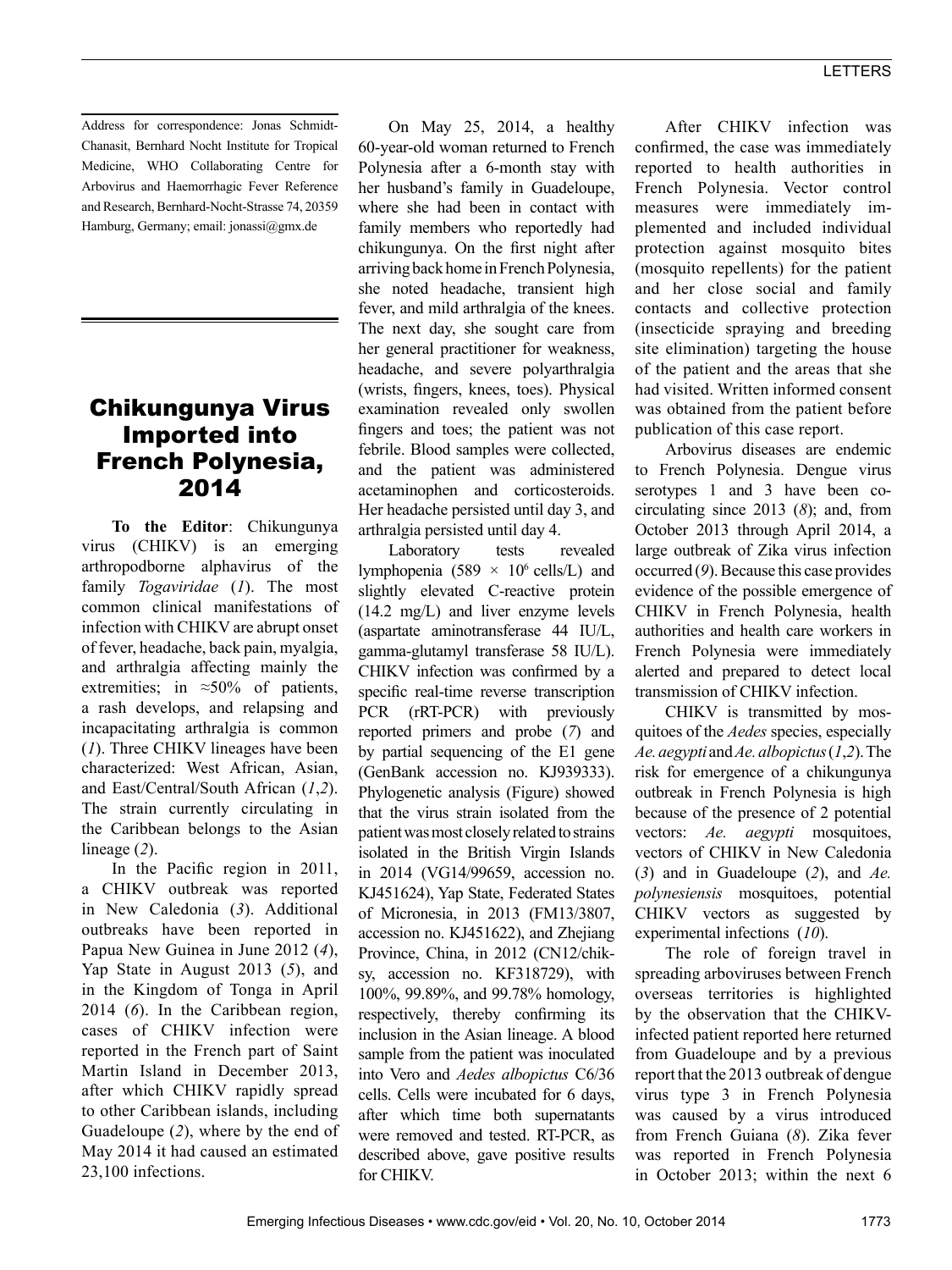# Usutu Virus in Bats, Germany, 2013

## **Technical Appendix**

Technical Appendix Table. Primers used for the full-length amplification of Usutu virus

| Name               | Primer sequence                   | Position    | Length |
|--------------------|-----------------------------------|-------------|--------|
| USUV_GF            | 5'-AGWYGTTSGYCTGYGTGAGC-3'        | $1 - 740$   | 740    |
| <b>USUV 731R*</b>  | 5'-CGCTTCGAGTGTCTGGTTCT-3'        |             |        |
| USUV 8F            | 5'-CGTCTGCGTGAGCTCTACTACTTA-3'    | $8 - 400$   | 393    |
| <b>USUV_400R</b>   | 5'-TTTTTGTGCCCCGATTGTT-3'         |             |        |
| USUV_52F           | 5'-TGAGATTAACACAGTGCCGG-3'        | 52-832      | 781    |
| USUV_832R          | 5'-ATCTCGAAGCCTTGGTTGAG-3'        |             |        |
| <b>USUV_712F</b>   | 5'-AGGTGCACAAGAACCAGACA-3'        | 712-1727    | 1016   |
| <b>USUV_1727R</b>  | 5'-GATTGCTTTGTGGCATGGGG-3'        |             |        |
| <b>USUV_1560F</b>  | 5'-GTTGAACACCGAGGCATACTACAT-3'    | 1560-2461   | 902    |
| <b>USUV_2434R</b>  | 5'-TGGCGAGAAAGAGGAGCAC-3'         |             |        |
| <b>USUV_2356F</b>  | 5'-CAGGGTCTAATGGGAGCTCT-3'        | 2356-3320   | 965    |
| <b>USUV_3320R</b>  | 5'-CCTGGGCAATAGTCAAAGTC-3'        |             |        |
| <b>USUV_3241F</b>  | 5'-CGGCGTGAAGGTTACAAAGT-3'        | 3241-4160   | 920    |
| <b>USUV_4160R</b>  | 5'-GAGAACTGCCCTGTTGATGT-3'        |             |        |
| <b>USUV_3776F</b>  | 5'-CCTTCAAAATTCAACCAGGC-3'        | 3776-4778   | 1001   |
| <b>USUV_4778R</b>  | 5'-ATAGCTGCCCCTCTTGTGGT-3'        |             |        |
| <b>USUV_4541F</b>  | 5'-GGACACCATGGGCAATAATACCT-3'     | 4541-5872   | 1332   |
| <b>USUV_5872R</b>  | 5'-CTCTGCTGGCCCCAAAGTTCG-3'       |             |        |
| <b>USUV_5669F</b>  | 5'-ACACCGGGAAAACAGTCTGG-3'        | 5669-6802   | 1134   |
| <b>USUV_6802R</b>  | 5'-TGAGCAGAGCCAGCAATARR-3'        |             |        |
| <b>USUV_6661F</b>  | 5'-GTTTTCTTGCTCCTCGTTCA-3'        | 6661-7457   | 797    |
| <b>USUV_7457R</b>  | 5'-CCAATCAGTAAAATCTGGCC-3'        |             |        |
| <b>USUV_7368F</b>  | 5'-GGTAGATGGTTTGGTGGCTA-3'        | 7368-8160   | 793    |
| <b>USUV_8160R</b>  | 5'-TTGTTCTTCCACCTCAGCAC-3'        |             |        |
| <b>USUV_8038F</b>  | 5'-TATGGCTGGAACCTTGTCAC-3'        | 8038-9057   | 1020   |
| <b>USUV_9057R</b>  | 5'-CCCCATCATGTTGTAAATGC-3'        |             |        |
| <b>USUV_8987F</b>  | 5'-AAATGGTGGACGAAGAAAGG-3'        | 8987-9865   | 879    |
| <b>USUV_9865R</b>  | 5'-TCCTTCCGTCCTTCATGATC-3'        |             |        |
| <b>USUV_9643F</b>  | 5'-GAGAACGGAGAAGAAAGGGT-3'        | 9643-10823  | 1181   |
| USUV_10823R        | 5'-AACAGTTCGCATCACCGTCT-3'        |             |        |
| <b>USUV_10673F</b> | 5'-GGGACCCTGCCTATTGG-3'           | 10673-11027 | 355    |
| USUV_11027R        | 5'-GCGCTCTGTGCCTTGTGGTTGAT-3'     |             |        |
| USUV_ADF           | 5'-GAAAGCCCCTCAGAACCGTTTC-3'      | 10646-11066 | 420    |
| USUV 11014R*       | 5'-AGATCCTGTGKTCTWSYYCMCCAYCAG-3' |             |        |

\*Nucleotide positions are according to the Vienna strain genome (GenBank accession no. AY453411) (*1*).